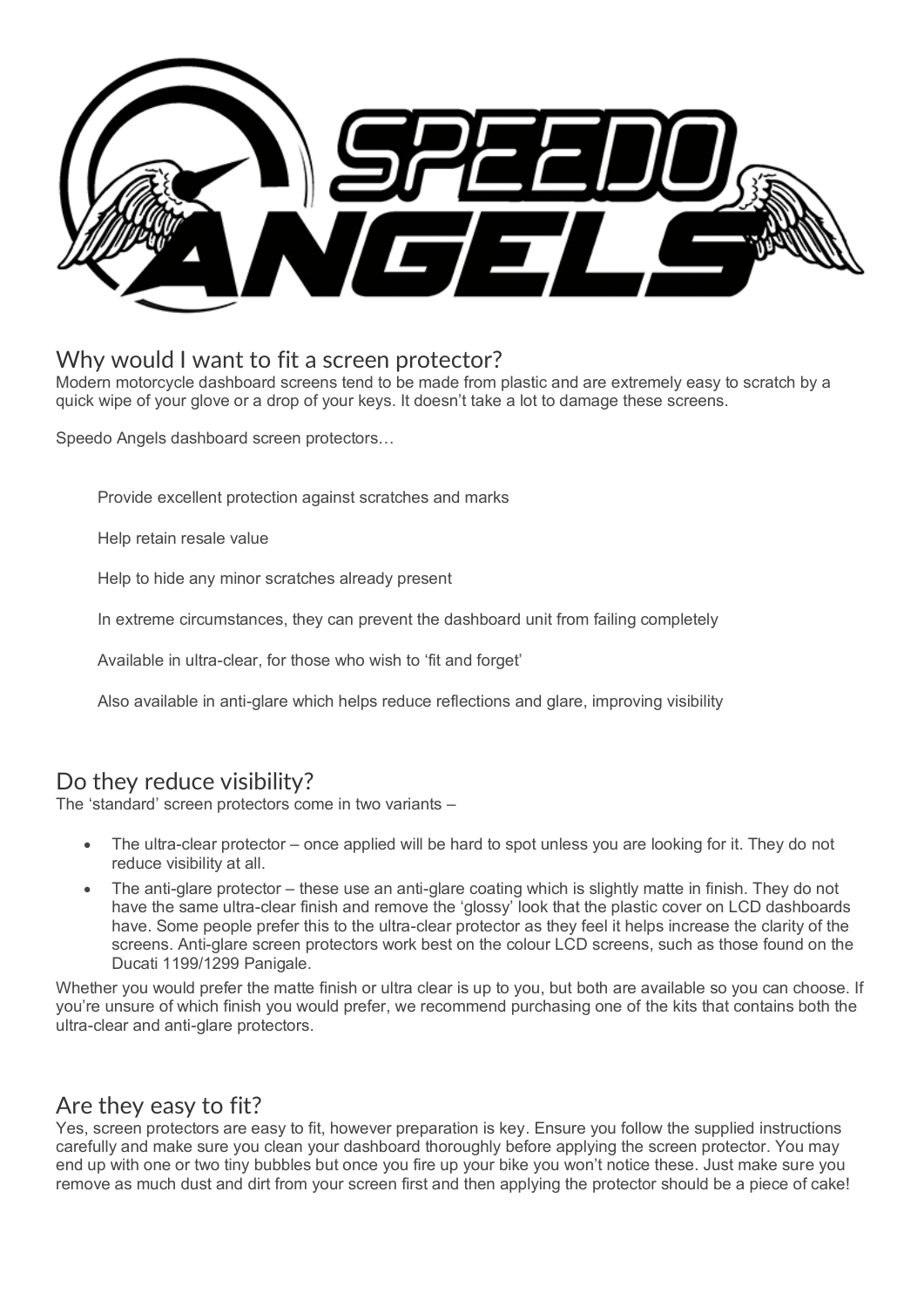# What is an 'extra fitting kit'?

Each screen protector kit comes with one fitting kit – these are the accessories you use to fit your screen protector.

A kit includes…

- squeegee card
- cleaning cloth
- a sticky dust removal strip

The sticky dust removal strips are single-use and it is easy to lose or mislay the other parts of the fitting kit, so customers are given the option of purchasing extra fitting kits.

# What does 2 x Anti-Glare, 3 x Anti-Glare, 2 x Ultra-Clear etc mean?

This is simply the number of screen protectors that are included in your screen protector kit. We offer the option to choose the number of screen protectors available in the package to suit different people's needs and requirements.

We offer the following kits:

#### **Standard screen protectors:**

Anti-Glare x 2: Kit contains 2 anti-glare screen protectors and a fitting kit. Anti-Glare x 3: Kit contains 3 anti-glare screen protectors and a fitting kit. Ultra-Clear x 1: Kit contains 1 ultra-clear screen protector and a fitting kit Ultra-Clear x 2: Kit contains 2 ultra-clear screen protectors and a fitting kit. Ultra-Clear x 3: Kit contains 3 ultra-clear screen protectors and a fitting kit. Ultra-Clear x 1 & Anti-Glare x 1: Kit contains 1 ultra-clear and 1 anti glare screen protector and a fitting kit. Ultra-Clear x 2 & Anti-Glare x 2: Kit contains 2 ultra-clear and 2 anti glare screen protectors and a fitting kit.

#### **Nano Glass:**

Ultra-Clear x 1: Kit contains 1 ultra-clear Nano Glass screen protector and a fitting kit Ultra-Clear x 2: Kit contains 2 ultra-clear Nano Glass screen protectors and a fitting kit.

#### **Tempered Glass:**

Ultra-Clear x 1: Kit contains 1 ultra-clear tempered glass screen protector and a fitting kit. Anti-Glare x 1: Kit contains 1 anti-glare tempered glass screen protector and a fitting kit.

## How do I know your screen protectors will fit my bike?

Speedo Angels say 'We take great care to ensure that our screen protectors fit accurately and that we have listed the correct protector for your model. We never release a product for sale until we are certain that the fitment is as accurate as it can be.'

Generally, Ducati retains the same dashboard shape for their entire model range, even if the dashboard displays themselves change. For example, the Panigale LCD dashboard fitted to the 899 and 959 is the same shape as the TFT dashboard fitted to the 1199 and 1299. The same goes for the Ducati Monster range, so the new 797 shares the same dashboard shape as the new colour TFT dashboard on the 1200R and therefore uses the same screen protector.

If you are unsure which screen protector you need for your bike get in touch and we'll be happy to help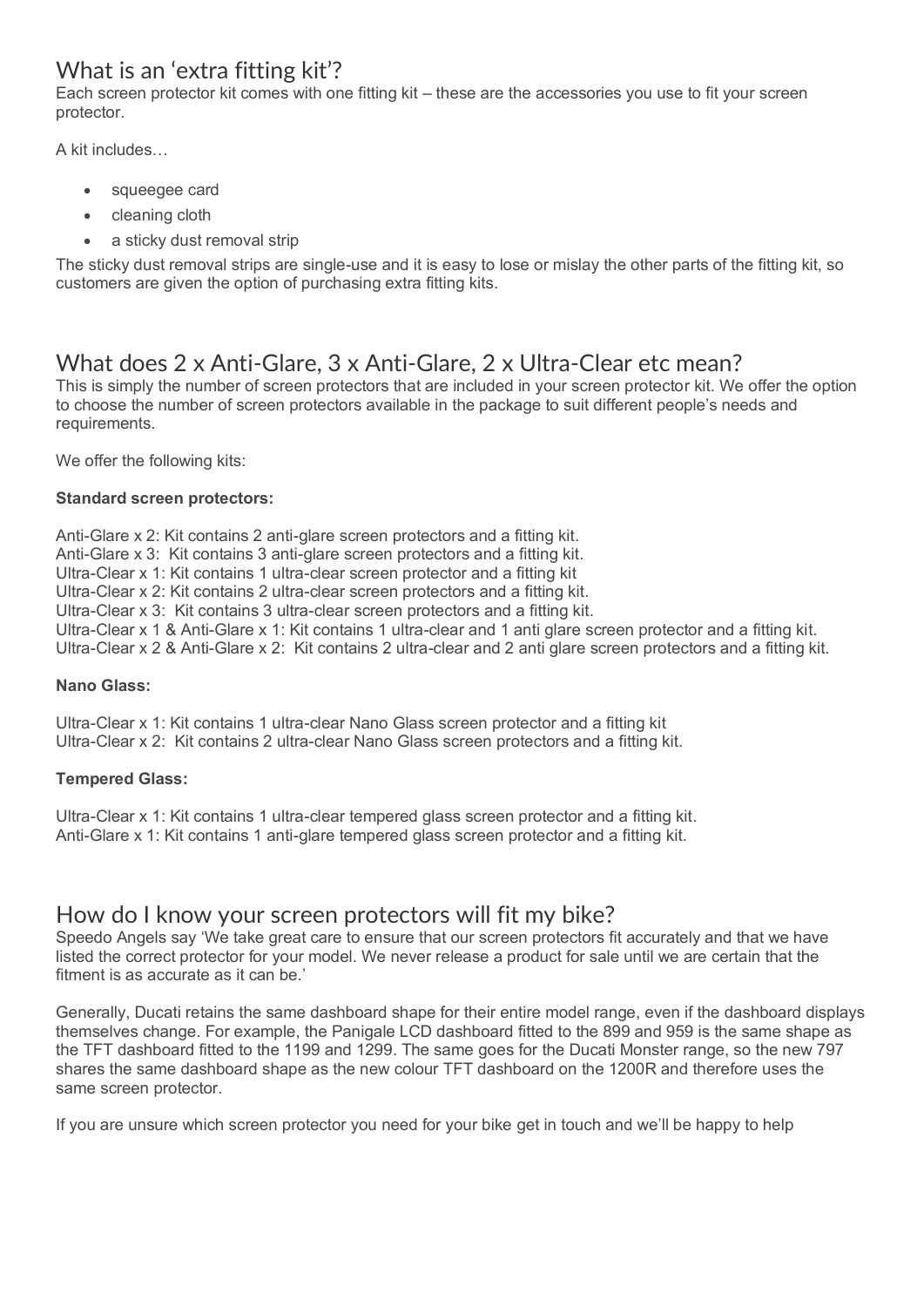# What is the difference between Ultra-Clear and Anti-Glare?

Speedo Angels offer both Ultra-Clear and Anti-Glare protectors across most of their product range.

**Ultra-Clear** – Provides scratch resistance and protection whilst being almost invisible once applied. A 'fit and forget' product.

**Anti-Glare** – Provides the same scratch resistance and protection as our Ultra-Clear protectors, but also helps to remove the glare/reflections associated with LCD/TFT dashboards. Anti-glare protectors have a 'matte' appearance once fitted.

Below is an image that shows a Yamaha R1 2015+ TFT dashboard fitted with and without an anti-glare protector to show you the difference. The lower dashboard has an anti-glare screen protector fitted and you can immediately see the reduction in glare/reflections. The photographs were taken within a few minutes of each other in bright, warm conditions.

Please note: On some dashboards, the Anti-Glare screen protectors can reduce the brightness/sharpness of the display. This is because the Anti-Glare protectors reduce the amount of light that is being transmitted through the dashboard.